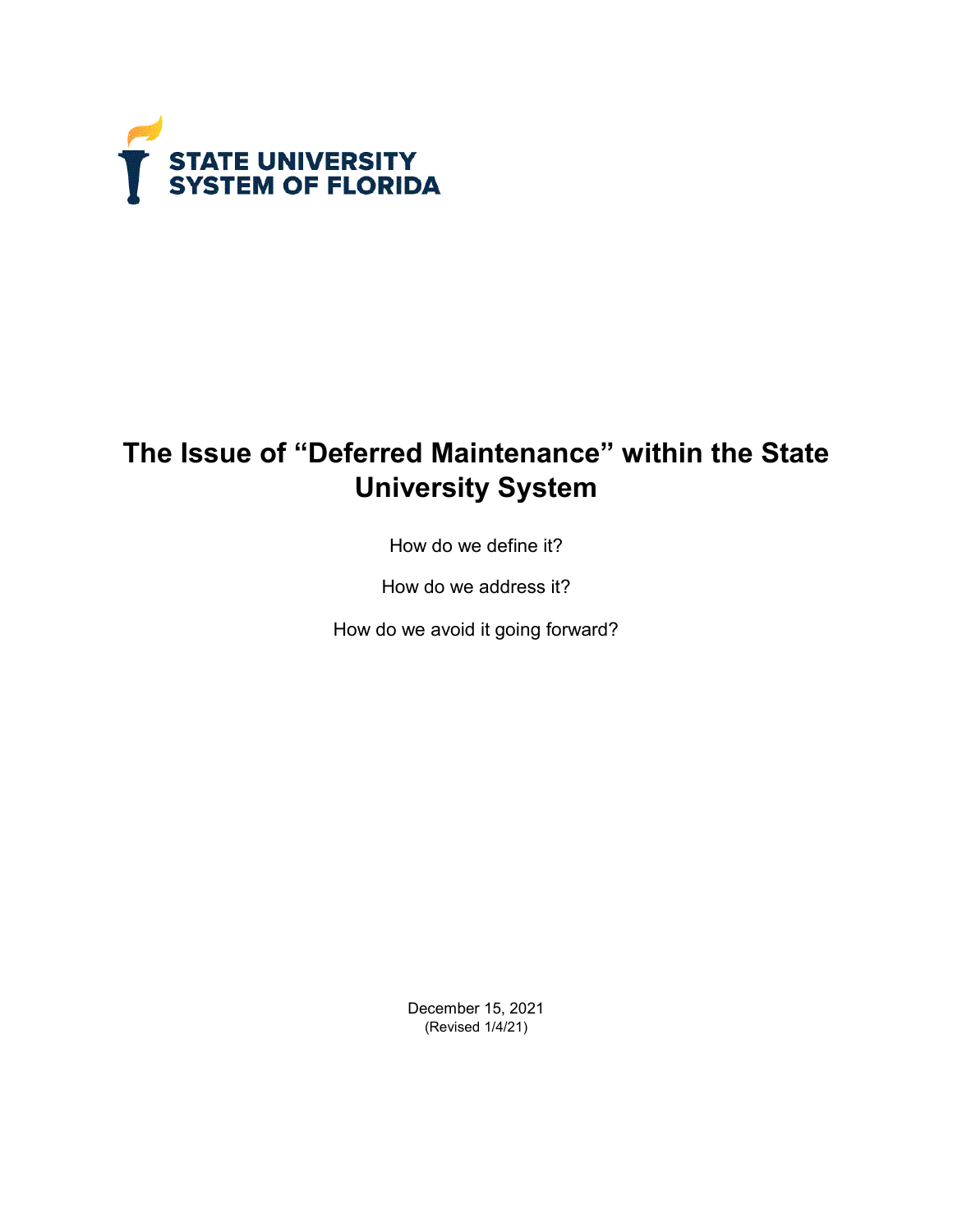The specter of "deferred maintenance" within the State University System (SUS) is not a new development; it has persisted for decades.

*"The State University System of Florida consists of nine universities…The average age of all buildings is 21 years…The physical facilities of the [SUS] have not been adequately maintained over the past several years…resulted in a significant backlog of needed repairs and replacement projects (Deferred Maintenance)…"* ~ **Deferred Maintenance Task Force, February 1986**

*"The [SUS] consists of ten universities…The average age of all buildings is 24 years…universities are reporting an increasing backlog of needed building system repairs and replacement projects." …"To address this problem* [Task Force recommends] *request additional funding from a source other than PECO for \$100 million per year for the next two years…this will address primarily the identified critical issues…an additional \$50 million per year should be sought for the next two years to address the balance…this funding recommendation of \$300 million as a one-time appropriation does not solve the ongoing problem of Deferred Maintenance without the additional commitment to continued funding for these recurring issues, ideally on an annual basis."*

#### ~**Deferred Maintenance Task Force, September 1998**

*"Meeting these [2025 Strategic Plan] goals will require approximately…\$50 million per year for ongoing maintenance."…"The Board should include at least \$50 million in the (LBR) for deferred maintenance."*

~ **Facilities Task Force, November 2012**

*"Historical investment levels are not sufficient moving forward."* 

~ **Sightlines Co. presentation to the Board, October 2017**

It is important to note that a general misunderstanding of what deferred maintenance is (and what it is not) has persisted in the SUS for decades, as noted in the 1985 Task Force report except below.

*"The universities have identified approximately \$69.9 million of deferred maintenance needs…The Task Force examined these lists and agree that \$38.4 million are deferred maintenance projects. The balance (\$31.5 million) of the projects, although needed, cannot be as clearly identified as deferred maintenance. They may be better classified as major renovations or other capital outlay needs."* **~ Deferred Maintenance Task Force, February 1986**

Today, the term "deferred maintenance" continues to be misused; it incorrectly includes projects that are more appropriately categorized as deferred capital replacement, major renovation or remodeling as well as other capital outlay needs. For historical perspective's correlation to the current situation, the term will be used (incorrectly) for the moment to include the other capital items, but definitions and clarification will be made later in this document.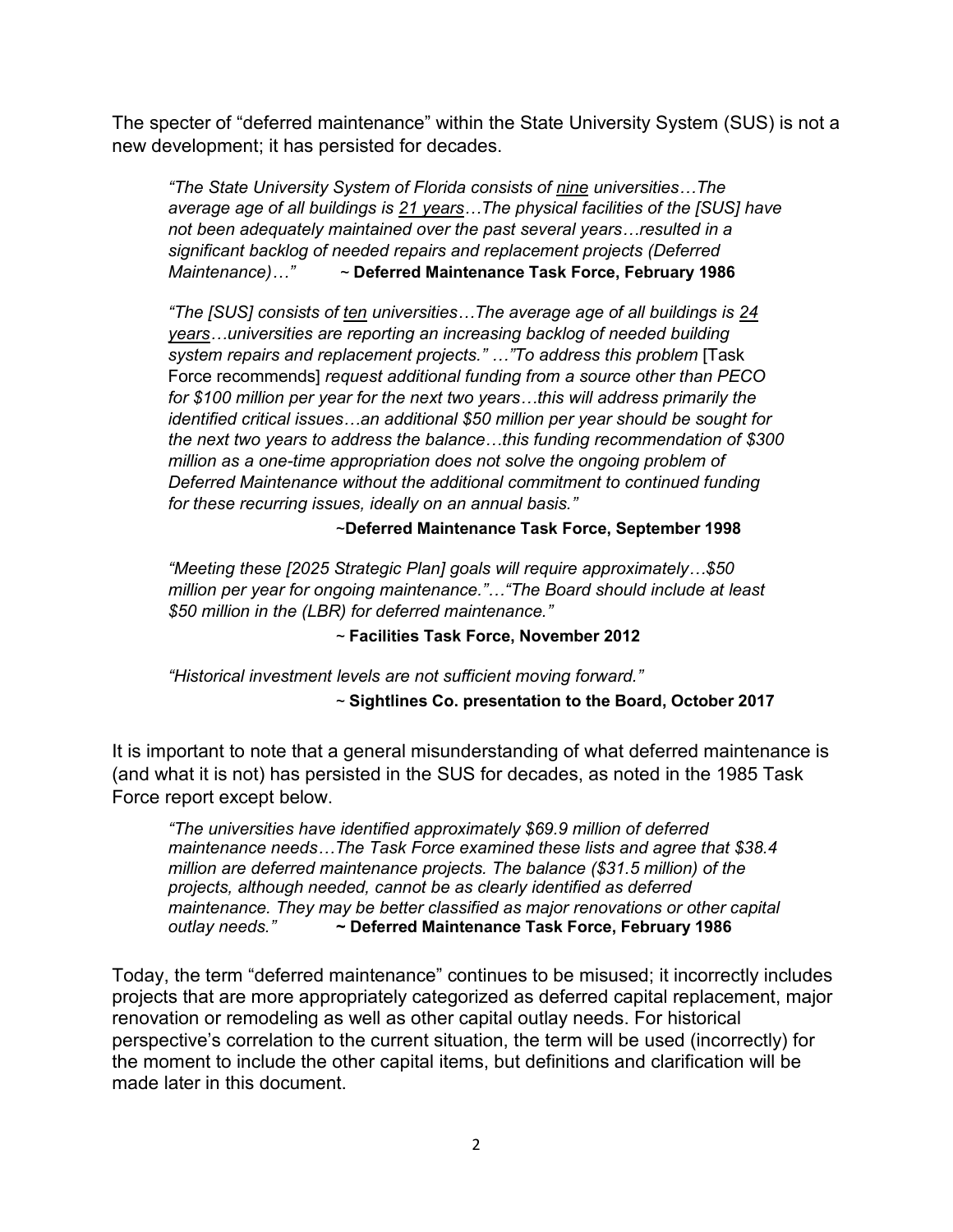The SUS represents a significant portion of the State's aggregate facilities inventory, comprising roughly 43% of the total, as reflected in the chart below:

| State OFFL Lanus & Facilities<br>Inventory, as of 10/9/21 |                        |          |  |  |  |  |  |  |  |
|-----------------------------------------------------------|------------------------|----------|--|--|--|--|--|--|--|
| Sq. Ft.                                                   |                        |          |  |  |  |  |  |  |  |
| 66,521,716<br>28.70%<br>Agencies                          |                        |          |  |  |  |  |  |  |  |
| <b>Universities</b>                                       | 98,915,227             | 42.70%   |  |  |  |  |  |  |  |
| Colleges                                                  | 64.168.850             | 27.70%   |  |  |  |  |  |  |  |
| Water Mgt Dist                                            | 2,078,210              | $0.90\%$ |  |  |  |  |  |  |  |
| Total:                                                    | 231.684.003<br>100.00% |          |  |  |  |  |  |  |  |

## **State of FL Lands & Facilities**

Of the SUS's nearly 99 million sq. ft., roughly 40.8 million (41%) is *Education and General* (E&G) space; i.e. classrooms, labs, offices, gymnasiums, campus support services, etc., with the remaining non-E&G space comprised of housing, parking, athletics, sponsored research, etc. For the purpose of this discussion, it is important to delineate E&G space from non-E&G space in terms of funding for operations and upkeep. Generally speaking, non-E&G facilities are self-supporting; they generate revenues that, in turn, fund operations and upkeep, whereas E&G facilities are dependent on State appropriated dollars for funding operations (such as utilities, janitorial) and, importantly, maintenance (general upkeep). Historically, Plant Operation & Maintenance (PO&M) appropriations funded these expenditures, with maintenance being a minor portion. Now, with no incremental increase in PO&M for the past 6 years, funding for maintenance has shrunk even more. As a result, funding for upkeep falls to a statutory carve-out from PECO called "Sum of Digits", referenced below.

| <b>Funding Source</b>                                                          | Statutory<br>Reference | Acronym            | Avg Annual<br><b>Funding</b><br>(FY15-FY19) | Recent 3-yr<br><b>Funding History</b><br>$(FY20-Present)^*$ |
|--------------------------------------------------------------------------------|------------------------|--------------------|---------------------------------------------|-------------------------------------------------------------|
| Remodeling, Renovation, Maintenance,<br><b>Repairs &amp; Site Improvements</b> | s. $1013.64(1)(a)$     | "Sum of<br>Diaits" | \$45,439,749                                | \$0                                                         |

Statutorily, Sum-of-Digits (SOD) must "*expand or upgrade current educational plants to prolong the useful life of the plant"*, highlighting the original intent as funding for capital preservation, not deferred maintenance. However, deferred maintenance has become SOD's primary use. As an aside, deferred maintenance is not unique to the SUS; it is an issue affecting similar higher education systems throughout the country, according to 3<sup>rd</sup>-party professionals, such as Sightlines, as well as the Education Advisory Board (EAB) and the National Association of College and University Business Officers (NACUBO).

Section 1013.64(1)(a), F.S. stipulates **(SOD) "***shall be given priority consideration by the Legislature for appropriations allocated to the boards from the total amount of the [PECO] appropriated***."** In FY19-20 and FY20-21, the SUS received \$0 funding, and last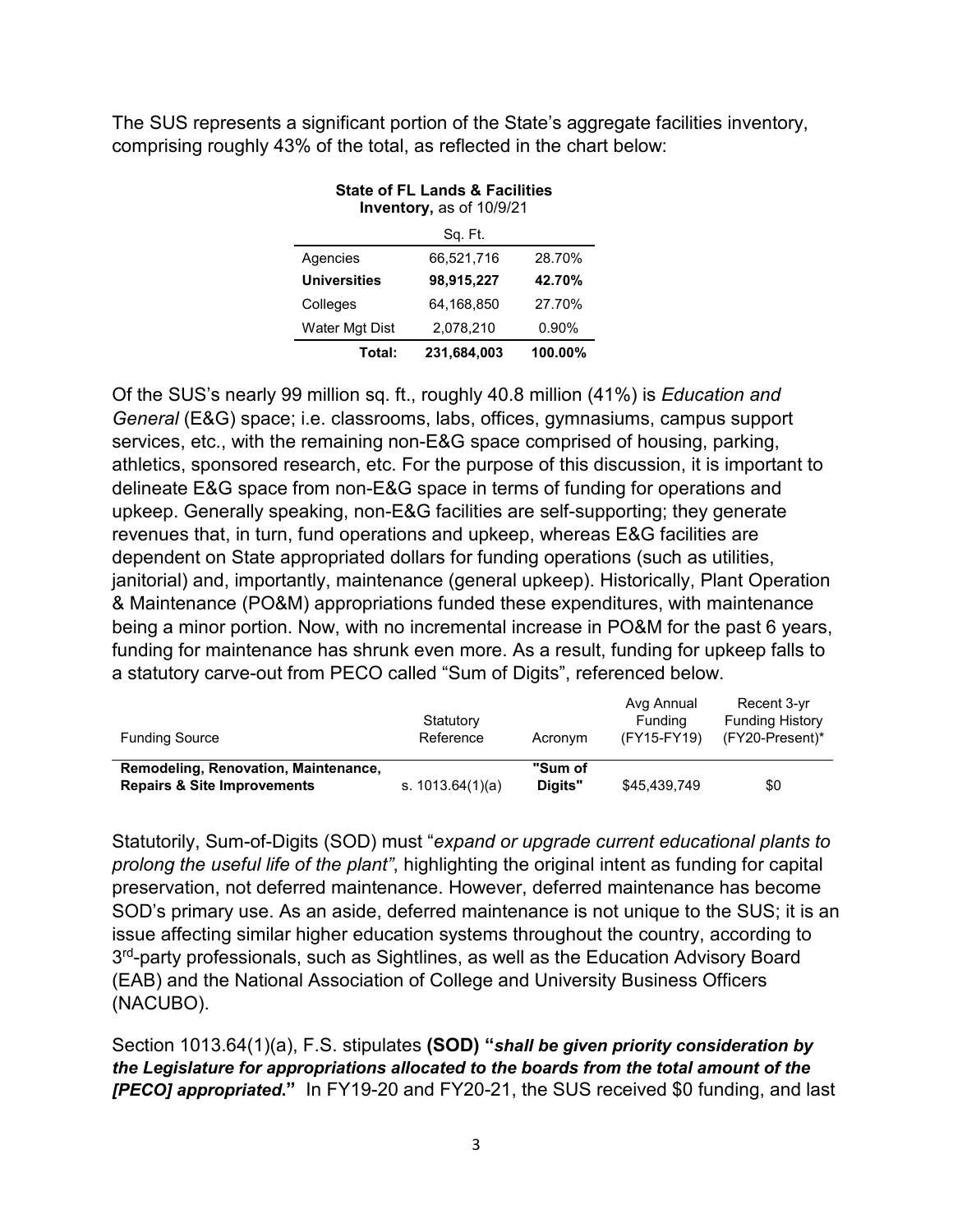year the Board did not request any in light of limited PECO funds. However, it should be noted that, in 2019, the Legislature expanded eligible uses of E&G Carryforward balances to include FCO-related expenditures, including deferred maintenance. This alternate source of funding more than offset the lack of SOD funds in recent years, yet it remains insufficient to address the significant backlog of capital need that has accrued over many years. Based on a survey of the universities in October 2021, the backlog of "deferred maintenance" exceeded \$1.8 billion, as reflected in the chart below:

|                   |          | <b>Projects</b> | <b>E&amp;G Space</b> |                  | Buildings <sup>4</sup> |             |  |
|-------------------|----------|-----------------|----------------------|------------------|------------------------|-------------|--|
|                   | # of     | (S)             | Net<br>Assignable    | Defrd.<br>Maint. | # of<br>E&G            | Avg.<br>Age |  |
| <b>University</b> | Projects | Defrd Maint.    | Sq Ft. <sup>3</sup>  | /Sq. Ft.         | <b>Bldgs</b>           | (yrs)       |  |
| <b>FAMU</b>       | 95       | \$87,899,700    | 2,000,000            | \$44             | 96                     | 43          |  |
| <b>FAU</b>        | 90       | \$95,622,000    | 3,000,000            | \$32             | 119                    | 24          |  |
| <b>FGCU</b>       | 5        | \$4,595,700     | 1,600,000            | \$3              | 153                    | 14          |  |
| FIU               | 512      | \$142,734,572   | 2,200,000            | \$65             | 97                     | 25          |  |
| FSU               | 13       | \$132,750,000   | 6,300,000            | \$21             | 275                    | 32          |  |
| <b>NCF</b>        | 21       | \$17,042,783    | 220,000              | \$77             | 37                     | 49          |  |
| <b>UCF</b>        | 71       | \$64,688,151    | 2,700,000            | \$24             | 122                    | 25          |  |
| UF                | 1,137    | \$974,822,837   | 14,000,000           | \$70             | 1,614                  | 36          |  |
| <b>UNF</b>        | 23       | \$11,275,000    | 2,600,000            | \$4              | 39                     | 25          |  |
| USF               | 184      | \$295,587,000   | 4,600,000            | \$64             | 138                    | 33          |  |
| <b>UWF</b>        | 18       | \$54,718,280    | 1,350,000            | \$41             | 160                    | 31          |  |
| <b>SUS Total</b>  | 2.169    | \$1.881.736.023 | 40.570.000           | $$46$ (avg)      | 2.850                  | 31          |  |

#### SUS "Deferred Maintenance" in E&G Space

(does not include items on the list submitted to the Governor's Office of Policy & Budget last August)<sup>1</sup>

1) Pursuant to Gov Office memo #21-034A Coronavirus State Fiscal Recovery Fund, Section 152 GAA, \$350M for Deferred Bldg Maintenance. Only certain critical needs were elegible for inclusion on list; such as ADA compliance, air quality, health/safety, etc.

2) Florida Poly is not included; no deferred maintenance. University totals include items that may be better clasisified as major renovations and/or projected future capital outlay needs, not

3) Square footage is approximate, rounded. E&G = Education & General.

4) Bldgs listed are utilized predominantly as E&G, but may contain non-E&G space. Also, bldg age is based on occupancy date. However, NCF's bldgs typically predate university occupancy (avg 19 yrs), so actual age is reflected in the chart above.

The above totals were supported by detailed lists from each university. Board staff reviewed the lists and concluded that much of the items therein, although extremely needed, did not represent deferred maintenance, technically speaking, and were more appropriately categorized as deferred capital replacement, major renovations and remodeling or projected future needs. Furthermore, it should be noted that the lists (the totals of which are reflected in the chart above) did not include items on the lists submitted separately to the Governor's office two months prior pursuant to EOG Memo #21-034A, which included only certain eligible critical needs items for potential funding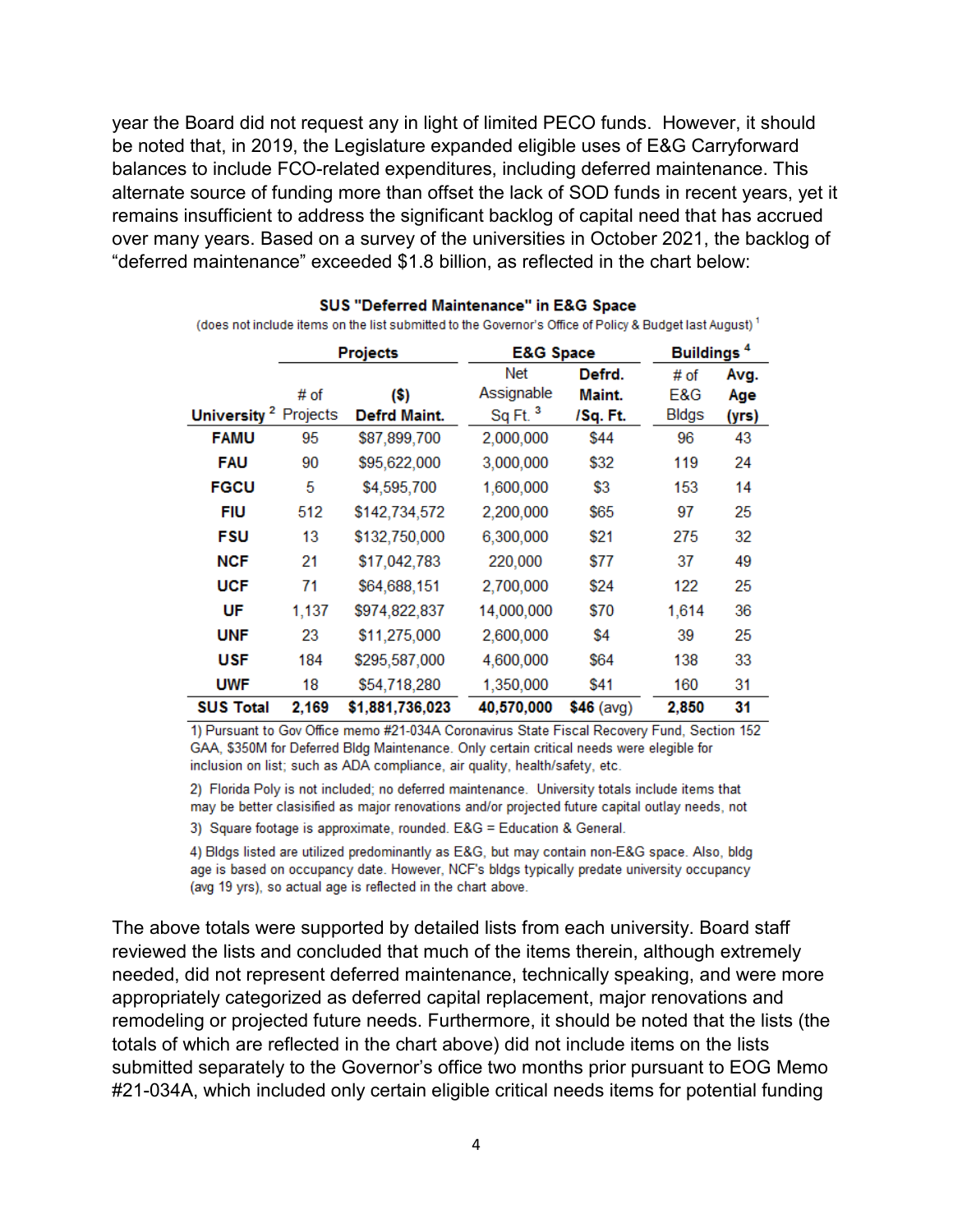from the Coronavirus State Fiscal Recovery Fund. Following a discussion of the Governor's Office list at the Board meeting held September 14, 2021, staff requested a list reflecting the rest of the proverbial pie; i.e. the remaining "deferred maintenance" items not on the Governor's Office list, so as to better understand the breadth of the issue.

Can the capital needs backlog actually be that high? Yes, but it is important to understand what the "need" is comprised of, as the liberal use of the term "deferred maintenance" over the years has inadvertently created misconceptions. The following excerpt from the 1998 Task Force report further evidences the issue:

*"Age, or rather the need to replace a particular building system, could also be referred to as "Capital Renewal". This report acknowledges that at some point (identified to be between 25-30 years of life) the useful life of certain building systems must be considered for complete replacement (i.e. reinvestment in the facility infrastructure). Currently, due to the lack of an adequate funding source to address "Capital Renewal", these systems are being included in the criteria for Deferred Maintenance."* **~ Deferred Maintenance Task Force, September 1998**

The projects cited in the provided lists include many projects that are more appropriately categorized as deferred capital replacement (renewal) or major renovation/remodeling, not deferred maintenance. Nevertheless, there is a significant backlog of deferred capital need.

As to the validity of the current backlog, in 2019, the Board was presented with a report prepared by Sightlines (nka: Gordian), a company that specialized in analyzing system capital outlay needs. The report estimated the SUS backlog at \$994 million and, importantly, projected annual capital needs of \$200 million per year to simply sustain the status quo. At that point, Sum-of-Digits funding had ceased, but Carryforward (CF) was opened-up to FCO spending. With that in mind, using the Sightlines estimate, even if we conservatively assume only \$100 million per year in capital needs (i.e. half the Sightlines estimate, and only \$2.46/sf for E&G space), coupled with Carryforward spending to date, this still results in a significant current backlog, as reflected below.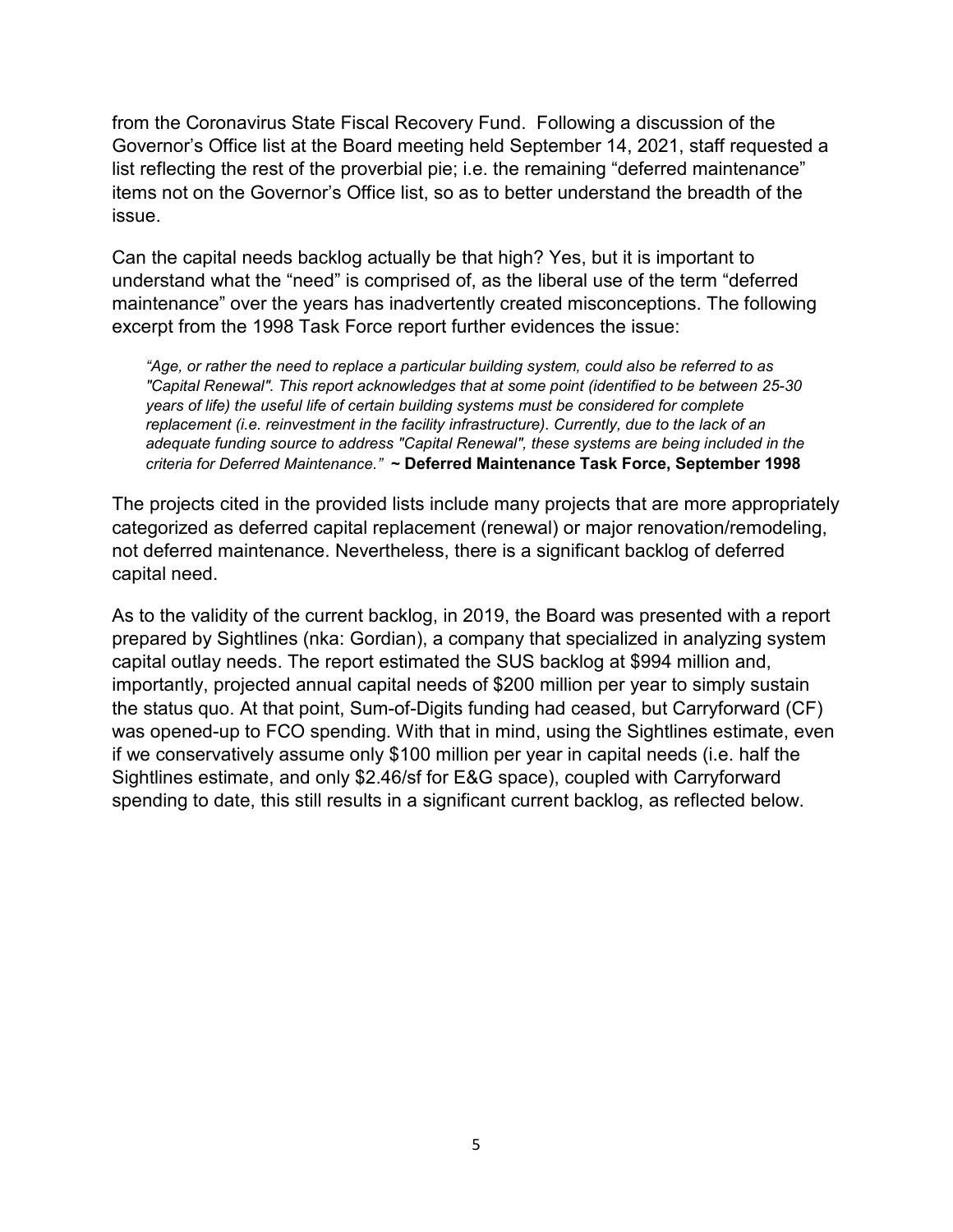| Deferred Maintenance backlog (per Sightlines, 2019) | 994,000,000      |
|-----------------------------------------------------|------------------|
| FY19: Annual accrual, capital needs                 | \$100,000,000    |
| Sum-of-Digits funding                               | \$0              |
| Carryforward, budgeted FCO expenditures             | (\$220.035.741)  |
| FY20: Annual accrual, capital needs                 | \$100,000,000    |
| Sum-of-Digits funding                               | \$0              |
| Carryforward, budgeted FCO expenditures             | (S144, 261, 804) |
| FY21: Annual accrual, capital needs                 | \$100,000,000    |
| Sum-of-Digits funding                               | \$0              |
| Carryforward, budgeted FCO expenditures             | (\$182,808,362)  |
| Net "Deferred Maintenance" backlog                  | 746,894,093      |

#### "Deferred Maintenance" Backlog & Funding, 2019 - Present

Annual accrual = \$200M/yr per Sightlines report, but, to be conservative, the above chart assumes only \$100M/yr. Also, carryforward budgeted FCO expenditures above may include non-defrd maint items. For the purpose of the above, totals are assumed to be all deferred maintenance.

Regardless of the perspective one takes, the estimated "deferred maintenance" (i.e. deferred capital replacement, primarily) in the system is significant and, based on annual accruing needs and historical funding as a proxy for the future, the probability of eliminating it is not feasible; some level of "deferred maintenance" will likely be a permanent attribute going forward. Nevertheless, it must be managed. To that extent, future funding above historical levels is required.

On September 1, 2021, the Board approved the SUS 2022-23 Fixed Capital Outlay Legislative Budget Request (FCO LBR), which included a request for approximately \$39.1 million in Sum-of-Digits funding. At the following meeting, held November 4<sup>th</sup>, the Board amended the FCO LBR to include an additional request of \$800M, appropriated from General Revenue, to augment Sum-of-Digits and help address the backlog of "deferred maintenance". Furthermore, the Board requested that staff a) re-engage the universities for a refined list reflecting their actual deferred maintenance, and b) provide a plan for avoiding the backlog going forward. The plan should also include definitions, clarifying what "deferred maintenance" is and is not, as well as a proposal for allocating funding.

Board staff subsequently re-engaged the universities for revised "deferred maintenance" lists and, for added perspective, their 10-yr projected capital needs. The lists, by and large, were mostly unchanged, with a few exceptions, as reflected in the following chart (see also attached lists):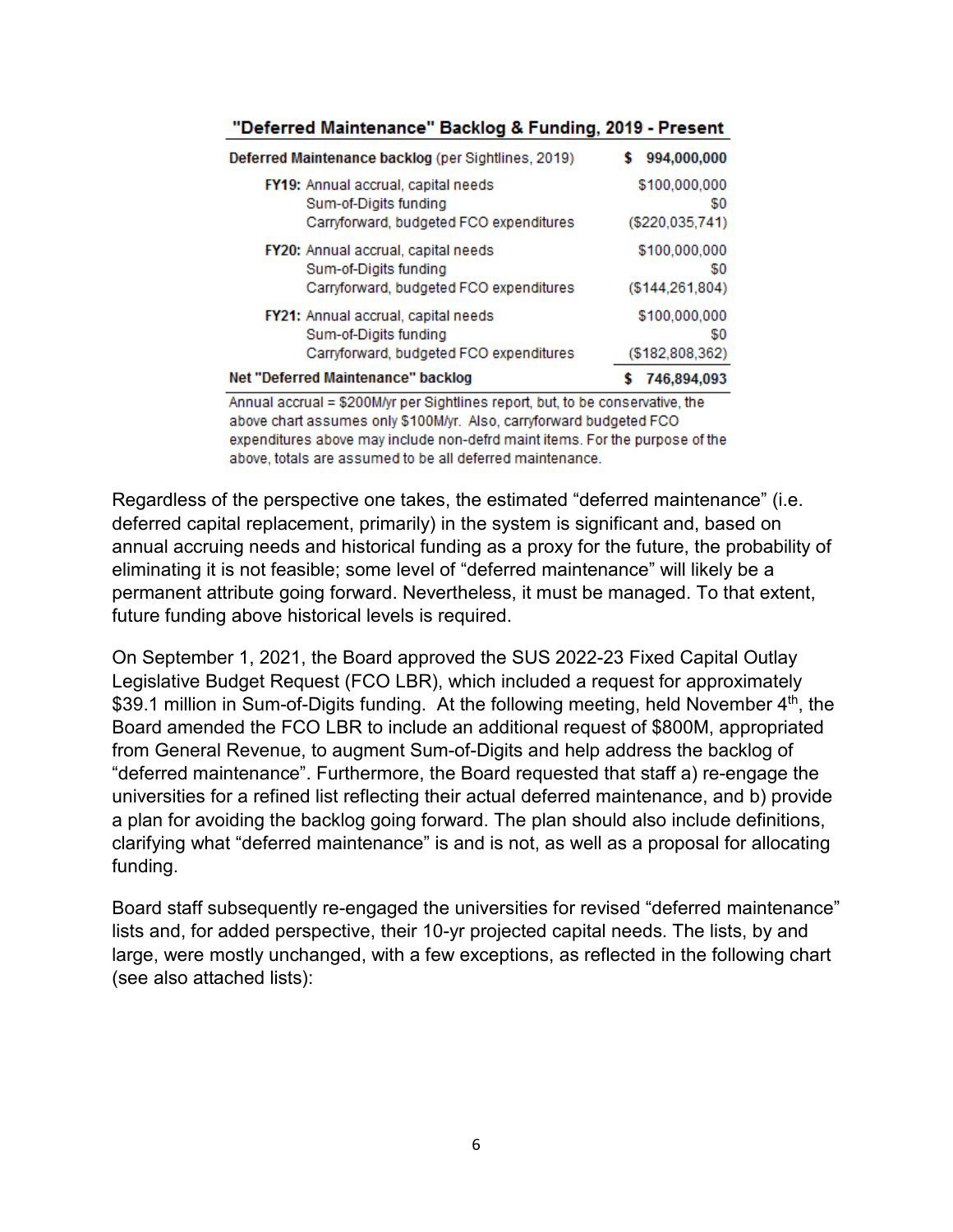|                   |                          | Original List (11/4/21) | Revised List, as of 12/5/21 |                                                               |                                             |                 |         |                                                    |                        |
|-------------------|--------------------------|-------------------------|-----------------------------|---------------------------------------------------------------|---------------------------------------------|-----------------|---------|----------------------------------------------------|------------------------|
| <b>University</b> | # of<br>Projects         | Defrd<br>Maintenance    | # of<br>Projects            | Revised Defrd Maint. &<br><b>Defrd Capital</b><br>Replacement | Items submitted<br>to Gov Office in<br>Aug. | Total<br>(S)    | (%)     | Total 10-year<br><b>Projected Capital</b><br>Needs | $(S)$ Avg. $I$<br>Year |
| <b>FAMU</b>       | 95                       | \$87,899,700            | 95                          | \$87,899,700                                                  | \$11,785,000                                | \$99,684,700    | 5.9%    | \$283,802,569                                      | \$28,380,257           |
| <b>FAU</b>        | 90                       | \$95,622,000            | 90                          | \$95,622,000                                                  | \$16,966,990                                | \$112,588,990   | 6.7%    | \$123,344,000                                      | \$12,334,400           |
| <b>FGCU</b>       | 5                        | \$4,595,700             | 5                           | \$4,595,700                                                   | \$1,100,000                                 | \$5,695,700     | $0.3\%$ | \$8,848,820                                        | \$884,882              |
| FIU               | 512                      | \$142,734,572           | 512                         | \$142,734,572                                                 | \$21,063,496                                | \$163,798,068   | $9.8\%$ | \$265,500,000                                      | \$26,550,000           |
| <b>FSU</b>        | 13                       | \$132,750,000           | 67                          | \$285,400,000                                                 | \$74,475,000                                | \$359,875,000   | 21.4%   | \$382,274,060                                      | \$38,227,406           |
| <b>NCF</b>        | 21                       | \$17,042,783            | 21                          | \$17,042,783                                                  | \$7,620,997                                 | \$24,663,780    | 1.5%    | \$11,993,694                                       | \$1,199,369            |
| <b>UCF</b>        | 71                       | \$64,688,151            | 71                          | \$68,200,000                                                  | \$47,930,000                                | \$116,130,000   | 6.9%    | \$282,200,000                                      | \$28,220,000           |
| UF                | 1.137                    | \$974,822,837           | 375                         | \$479,785,875                                                 | \$111,600,000                               | \$591,385,875   | 35.2%   | \$486,786,963                                      | \$48,678,696           |
| <b>UNF</b>        | 23                       | \$11,275,000            | 23                          | \$11,275,000                                                  | \$11,300,000                                | \$22,575,000    | 1.3%    | \$122,400,000                                      | \$12,240,000           |
| USF               | 184                      | \$295,587,000           | 184                         | \$100,443,777                                                 | \$21,280,000                                | \$121,723,777   | 7.3%    | \$194,855,011                                      | \$19,485,501           |
| UWF               | 18                       | \$54,718,280            | 18                          | \$54,718,280                                                  | \$5,883,000                                 | \$60,601,280    | 3.6%    | \$92,000,000                                       | \$9,200,000            |
| <b>FPU*</b>       | $\overline{\phantom{a}}$ |                         |                             | --                                                            | $\overline{\phantom{a}}$                    |                 | . .     | \$4,500,000                                        | \$450,000              |
| <b>SUS Total</b>  | 2,169                    | \$1,881,736,022         | 1.461                       | \$1,347,717,686                                               | \$331,004,483                               | \$1,678,722,169 | 100%    | \$2,254,005,117                                    | \$225,400,512          |

\* Florida Poly is not reporting any deferred maintenance at this juncture, but provided 10-yr Projection of Capital Needs.

Per the chart above, the aggregate deferred capital needs (\$1.68B), as revised, were marginally below the original estimates. Also of note, the universities' total estimated projected capital need of \$225M/year, on average, compares similarly to Sightlines' 2019 estimate of approximately \$200M/year.

One thing is clear, there is a significant and genuine need!

## **The Plan**

#### **What is Deferred Maintenance?**

We need to clarify what deferred maintenance is and correlate it to the previously described "backlog". By defining it, in theory, this will resolve the persistent misapplication of the term, as well as illuminate the actual composition of the universities' "deferred maintenance" lists. To that extent, definitions were crafted based on information from various industry sources, and then submitted to the universities for input, culminating in the following:

**Deferred Maintenance and Repairs** – maintenance and repair activities not performed when they should have been or scheduled to be due to a lack of resources (e.g. funding, labor, time). As such, the needed repairs/maintenance are not performed and *deferred* to a later date. This includes preventive maintenance and/or repairs needed to preserve or maintain the asset, and failure to perform it leads to asset deterioration and, ultimately, asset impairment.

**Deferred Capital Replacement** – postponing the replacement of infrastructure and/or building systems (e.g. roofing systems, HVAC, boilers, chillers, sprinkler systems, etc.) after they have reached their mechanical life expectancy based on the manufacturer's stated timeline or that of industry standard, whichever is longer. Proper, ongoing maintenance and repairs should not be confused with planned capital investment for the replacement of infrastructure and/or systems.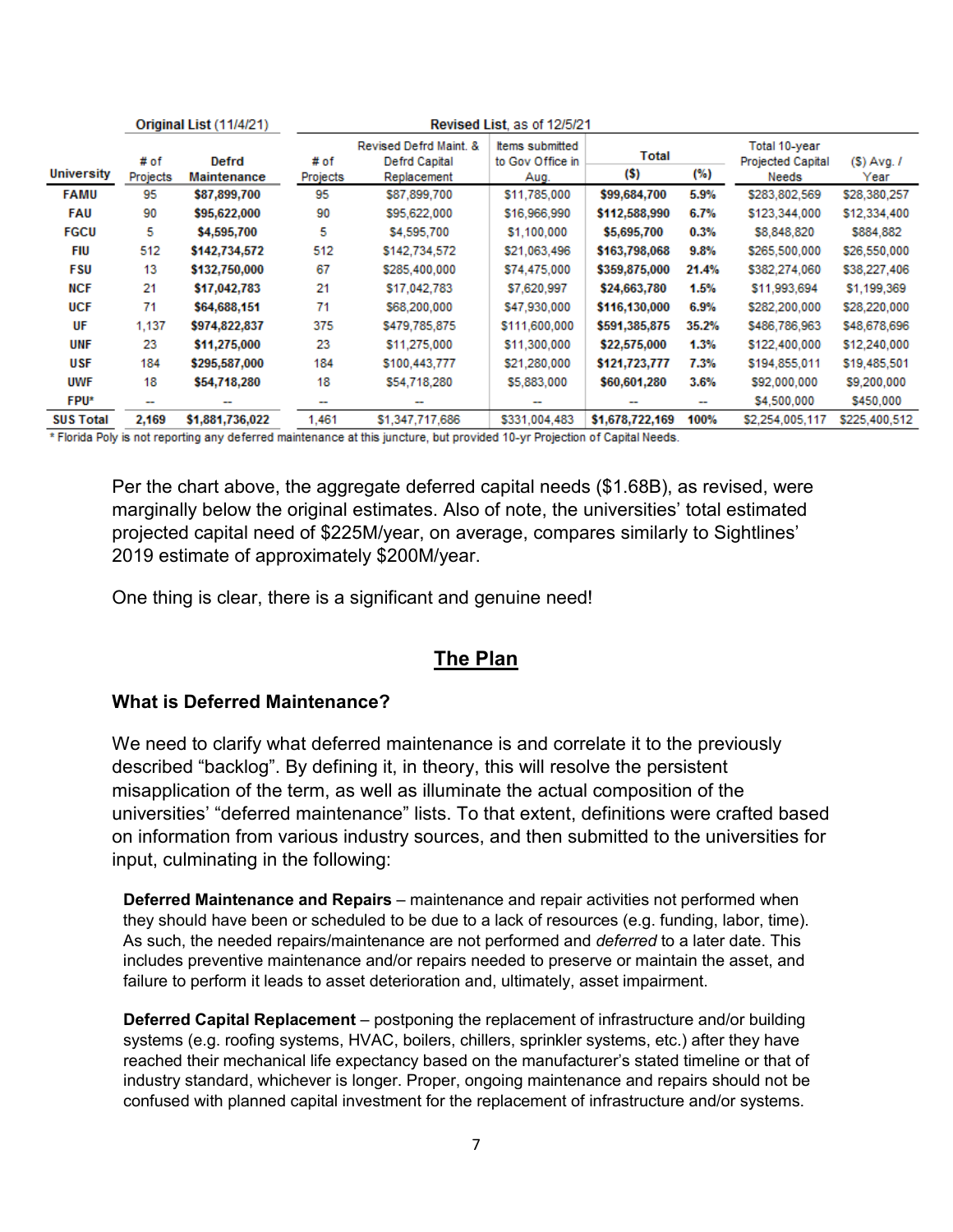Also, the decision to replace components/systems should not be driven solely by its life expectancy, but by broader consideration, such as, for example, cost-benefit analyses.

**Projected Maintenance and Repairs** – a forecast of routine maintenance and repairs, both scheduled and unscheduled, necessary to maintain a building/facility's functionality and aesthetics as well as help sustain its value and useful life. This includes, by reference, items in s. 1013.01, F.S. for "Maintenance and repair".

**Projected Capital Improvements** – a forecast of capital needs over a predetermined period, representing the addition of a permanent, durable change or the restoration of an aspect of an asset/facility that will enhance the overall value, increase its useful life and/or adapt it to a new use. Generally, this would include items described in s. 1013.01, F.S. for "Remodeling" and "Renovation".

**Critical Need** – capital needs that require immediate action to restore a facility to normal operation, stop accelerated deterioration, or correct a cited safety hazard, especially those conditions that potentially impact an entire campus or pose a risk to health and safety.

Examples: a) A campus-wide chilled water system in imminent danger of failure, which would result in all facilities being non-functional, essentially shutting down a campus. b) The discovery that a building's structural beams have dry rotted to the point of compromising structural integrity and, as such, the facility cannot be safely used without immediate repair.

In light of the above definitions, coupled with cursory tours of several campuses and numerous discussions with facilities staff, the universities do a commendable job of timely and diligently maintaining/repairing their E&G facilities. In fact, *Deferred Maintenance*, as defined above, is minimal, and the majority of the university's lists reflect projects more appropriately categorized as *Deferred Capital Replacement*. Does that diminish its importance? Absolutely not! Remember, as noted earlier in this document, **the average age of SUS E&G facilities is 31 years**. Point being, the majority of the systems therein, and supporting infrastructure, have exceeded their economic and mechanical lifecycles and, thus, are in increasingly critical need of replacement. Does a university wait until leaking roofs cause ancillary structural damage; do they wait until faulty electrical systems fail, disrupting research; or should they wait until an end-of-life switchgear fails, shutting down a campus? The obvious and responsible answer is, no.

#### **Allocation of Funding and Accountability**

Assuming the SUS receives the proposed \$800M in funding, how should it be allocated to the universities? It was originally thought the most appropriate, if not convenient, method would be to utilize the Sum-of-Digits formula for allocating funds to the universities. After all, it accounts for such factors as building size, age, etc., thereby considering a university's total E&G space, average age of plant, etc. The allocation based on this approach is reflected in the chart below: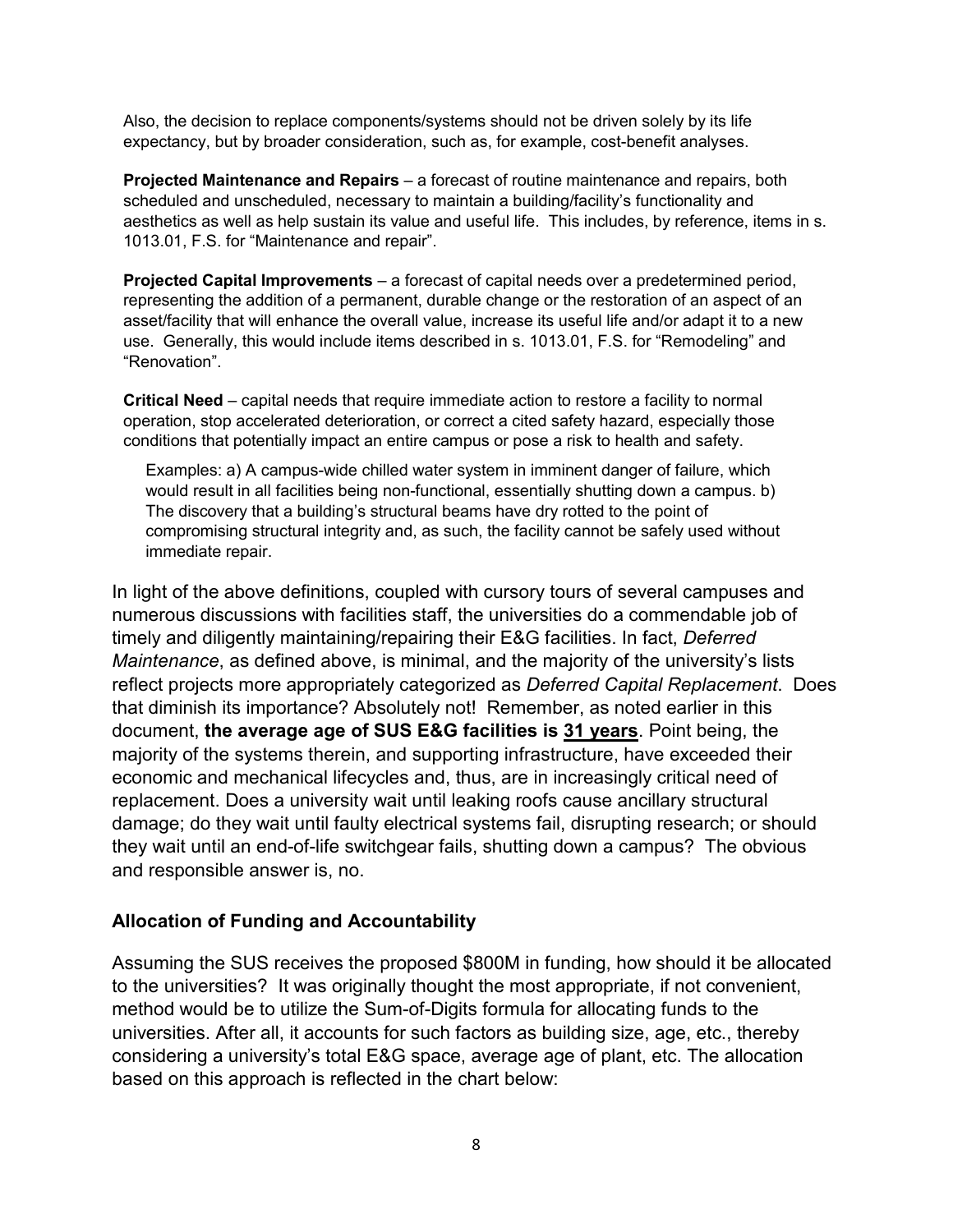|                  |           | <b>Allocation of</b>     |                   | $%$ of      |    |
|------------------|-----------|--------------------------|-------------------|-------------|----|
|                  | Per Sum-  | \$800M based on          | <b>University</b> | <b>Need</b> |    |
|                  | of-Digits | SOD <sub>%</sub>         | capital needs     | funded      |    |
| <b>FAMU</b>      | 6.3%      | \$50,156,400             | \$99,684,700      | 50%         |    |
| FAU              | 4.9%      | \$39,010,400             | \$112,588,990     | 35%         |    |
| <b>FGCU</b>      | 1.4%      | \$11,042,200             | \$5,695,700       | 194%        | ** |
| FIU              | 8.4%      | \$67,301,000             | \$163,798,068     | 41%         |    |
| FSU              | 16.7%     | \$133,335,600            | \$359,875,000     | 37%         |    |
| <b>NCF</b>       | 0.5%      | \$3,867,400              | \$24,663,780      | 16%         |    |
| UCF              | 8.8%      | \$70,122,000             | \$116,130,000     | 60%         |    |
| UF               | 33.7%     | \$269,284,600            | \$591,385,875     | 46%         |    |
| <b>UNF</b>       | $3.4\%$   | \$27,565,200             | \$22,575,000      | 122%        | ** |
| USF              | 12.8%     | \$102,281,400            | \$121,723,777     | 84%         |    |
| UWF              | 3.3%      | \$26,033,800             | \$60,601,280      | 43%         |    |
| <b>FPU</b>       |           | Xferd prorata to others  |                   |             |    |
| COE <sup>*</sup> |           | To FSU; COE fiscal agent |                   |             |    |
|                  | 100.0%    | \$800,000,000            | \$1,678,722,169   |             |    |

\* COE - FAMU-FSU College of Engineering; reflected seperately in the SOD calculation \*\* Allocated funding exceeds Capital Needs.

However, the above approach results in varied levels of funding, from as low as 16% (of need) to highs that, in some cases, exceed stated need. As such, another scenario takes the above approach and distributes the excess funding above the stated need across the other universities, prorated based on their SOD percentages; see chart below.

|                  | <b>Revised</b> | Allocation of            |                   | $%$ of      |    |
|------------------|----------------|--------------------------|-------------------|-------------|----|
|                  | Per Sum-       | \$800M based on          | <b>University</b> | <b>Need</b> |    |
|                  | of-Digits      | SOD %                    | capital needs     | funded      |    |
| <b>FAMU</b>      | 6.4%           | \$50,810,357             | \$99,684,700      | 51%         |    |
| <b>FAU</b>       | 4.9%           | \$39,543,254             | \$112,588,990     | 35%         |    |
| <b>FGCU</b>      | $0.7\%$        | \$5,695,700              | \$5,695,700       | 100%        | ** |
| <b>FIU</b>       | 8.5%           | \$68,220,283             | \$163,798,068     | 42%         |    |
| <b>FSU</b>       | 16.9%          | \$135,125,724            | \$359,875,000     | 38%         |    |
| <b>NCF</b>       | 0.5%           | \$3,919,144              | \$24,663,780      | 16%         |    |
| <b>UCF</b>       | 8.9%           | \$71,079,815             | \$116,130,000     | 61%         |    |
| UF               | 34.1%          | \$272,962,831            | \$591,385,875     | 46%         |    |
| <b>UNF</b>       | 2.8%           | \$22,575,000             | \$22,575,000      | 100%        | ** |
| <b>USF</b>       | 13.0%          | \$103,678,489            | \$121,723,777     | 85%         |    |
| <b>UWF</b>       | 3.3%           | \$26,389,403             | \$60,601,280      | 44%         |    |
| <b>FPU</b>       |                | Xferd prorata to others  |                   |             |    |
| COE <sup>*</sup> |                | To FSU; COE fiscal agent |                   |             |    |
|                  | 100.0%         | \$800,000,000            | \$1,678,722,169   |             |    |

\* COE - FAMU-FSU College of Engineering; reflected seperately in the SOD calculation.

\*\* Allocated funding exceeds Capital Needs; FGCU excess = \$5,346,500, UNF excess = \$4,990,200. Funding capped at 100%, with combined excess funding of \$10,336,700 spread across the other universities based on SOD % prorata share.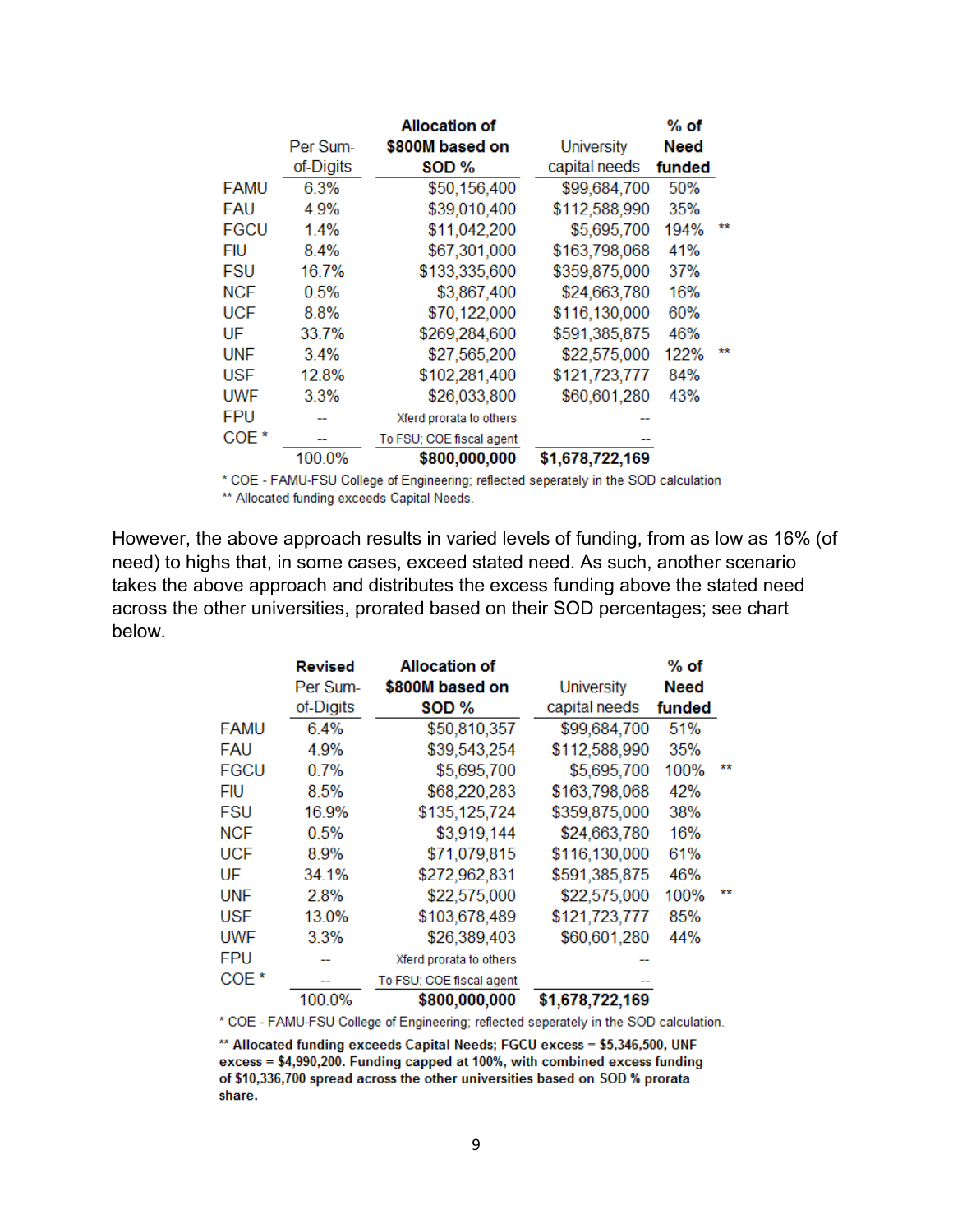Lastly, as another alternative, funding could be allocated based on each university's prorated share, as per their stated need, of the aggregate total SUS need. This approach is reflected in the chart below, showing each university receives 48% of their stated need, as reflected below:

|             |            | <b>Allocation of</b> |                   | $%$ of      |
|-------------|------------|----------------------|-------------------|-------------|
|             | % of total | \$800M based on      | <b>University</b> | <b>Need</b> |
|             | SUS need   | Univ list            | capital needs     | funded      |
| <b>FAMU</b> | 5.94%      | \$47,505,038         | \$99,684,700      | 48%         |
| <b>FAU</b>  | 6.71%      | \$53,654,615         | \$112,588,990     | 48%         |
| <b>FGCU</b> | 0.34%      | \$2,714,303          | \$5,695,700       | 48%         |
| <b>FIU</b>  | 9.76%      | \$78,058,452         | \$163,798,068     | 48%         |
| <b>FSU</b>  | 21.44%     | \$171,499,492        | \$359,875,000     | 48%         |
| <b>NCF</b>  | 1.47%      | \$11,753,597         | \$24,663,780      | 48%         |
| <b>UCF</b>  | 6.92%      | \$55,342,094         | \$116,130,000     | 48%         |
| UF          | 35.23%     | \$281,826,683        | \$591,385,875     | 48%         |
| <b>UNF</b>  | 1.34%      | \$10,758,183         | \$22,575,000      | 48%         |
| <b>USF</b>  | 7.25%      | \$58,007,825         | \$121,723,777     | 48%         |
| <b>UWF</b>  | 3.61%      | \$28,879,719         | \$60,601,280      | 48%         |
|             | 100.0%     | \$800,000,000        | \$1,678,722,169   |             |

While the above chart provides consistent funding (48%) to each institution, it is driven solely by the stated needs lists prepared by the respective university; it does not account for each institution's facility inventory, size, age, etc., as is the case with Sumof-Digits.

Of the three scenarios above, the second one (i.e. Sum-of-Digits, with distribution of excess funding across the other universities) seems to offer the most consistent and equitable allocation of funding to the universities.

In terms of accountability, upon receiving funding, each university can allocate resources to the projects they deem most critical and of greatest priority at that time. The projects should be chosen by the university, and monitored by the Board of Trustees, solely from those reflected on their respective revised lists, as of 12/5/21, with periodic (annual, semi-annual) progress reporting to the Board to ensure funding is allocated to stated needs and progress is being made in tackling issues.

## **How do we avoid falling back into this proverbial hole going forward?**

Avoiding deferred maintenance and deferred capital replacement going forward is largely an issue of funding, but it may also require some internal mechanisms, such as enhanced reserve funding as well as the promise of improved PECO cash flow in the years ahead.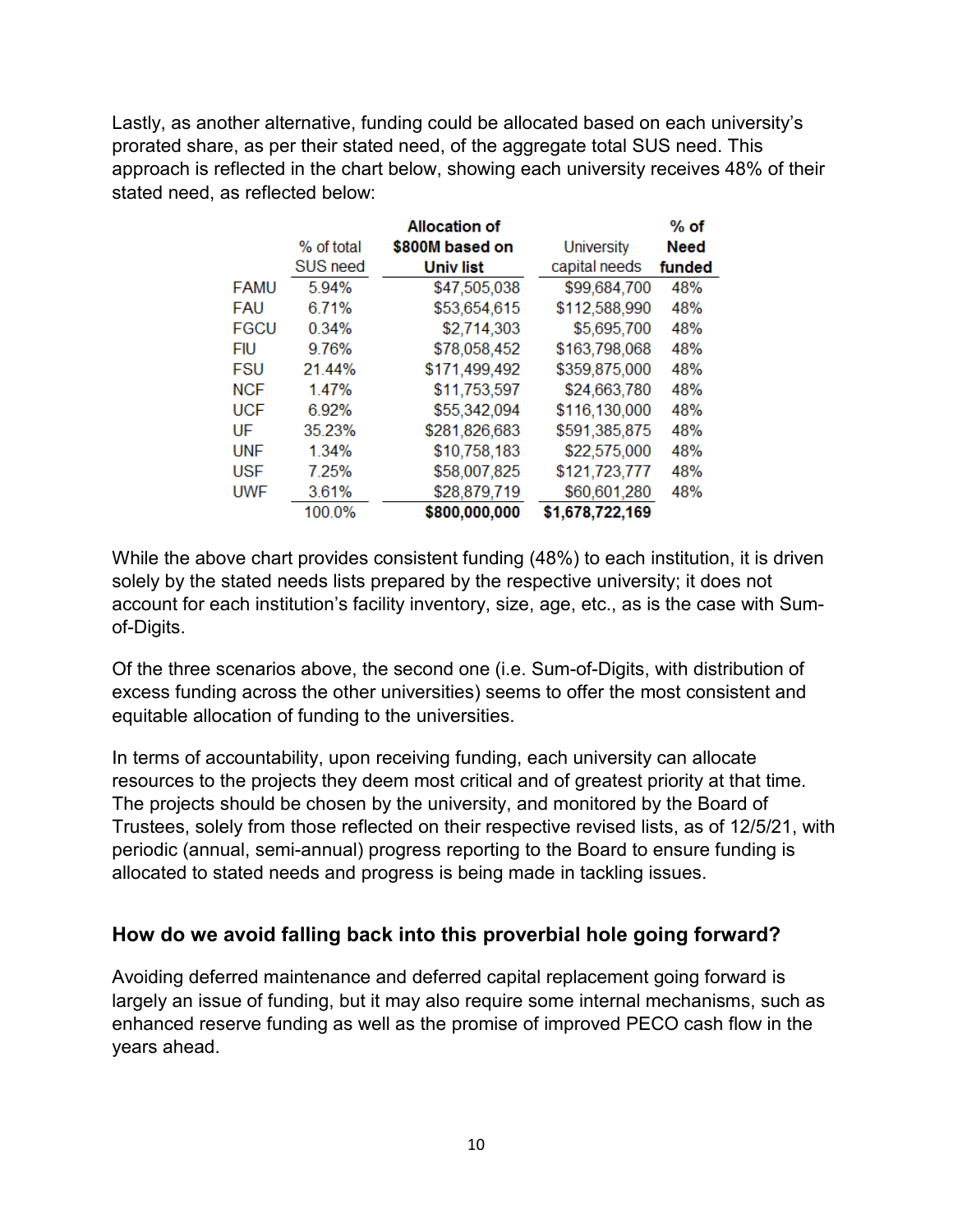## **1) Reinstitute Sum-of-Digits (SOD) Funding**

Section 1013.64, Florida Statutes, provides for an annual carve-out from PECO for "*remodeling, renovation, maintenance, repairs and site improvements*" (of E&G facilities space), further citing it **"***shall be given priority consideration by the Legislature***"**. In recent years, most, if not all, of SOD funds have been redirected to charter schools. The FY19-20 and FY20-21 appropriation to SUS was \$0, and, for FY21-22, the Board did not request SOD in light of limited PECO funding for capital projects. Reinstituting consistent annual SOD appropriations would be a first-step in providing the SUS with much needed resources for capital replacement and maintenance.

**Potential future funding: \$45,439,749 / yr.** (based on 5-yr avg. from FY15-FY19)

## **2) Reinstitute Plant Operations & Maintenance (PO&M) Funding**

In FY92-93, the Board began requesting (university) PO&M funding under the current model and formula. Since then, over 1,500 buildings, ranging in size from 200,000 sf laboratories to 1-room buildings less than 100 sf, have been operated and maintained by the universities with annual PO&M appropriations.

The PO&M funding formula was designed (by the Board of Regents and university representatives) to estimate the approximate annual cost to maintain all new E&G facilities coming online for use. The formula considers a building's gross square footage; per-square-foot costs for energy, operations, and maintenance based on historical averages unique to each university; energy usage by type of building; as well as inflationary factors calculated solely for new facilities. Once a building is funded for PO&M by the legislature, the university continues to receive the amount annually as a recurring component of its base for operations (primarily for utilities, janitorial services, etc.) and ongoing building maintenance, but the recurring amount is not adjusted for inflation going forward.

Between FY17 and FY20, the Board requested a total of \$26,461,630 in PO&M funding for new facilities (see chart below).

| Year    | <b>PO&amp;M Amount</b> |
|---------|------------------------|
| 2016-17 | \$7,051,774            |
| 2017-18 | \$3,558,602            |
| 2018-19 | \$5,970,326            |
| 2019-20 | \$9,880,928            |
| Total:  | \$26,461,630           |

#### **Unfunded PO&M Requests**

These legislative budget requests were ultimately not funded (the Board did not request funding FY21 in light of circumstances), resulting in the universities absorbing the added annual operating and maintenance costs associated with the new facilities.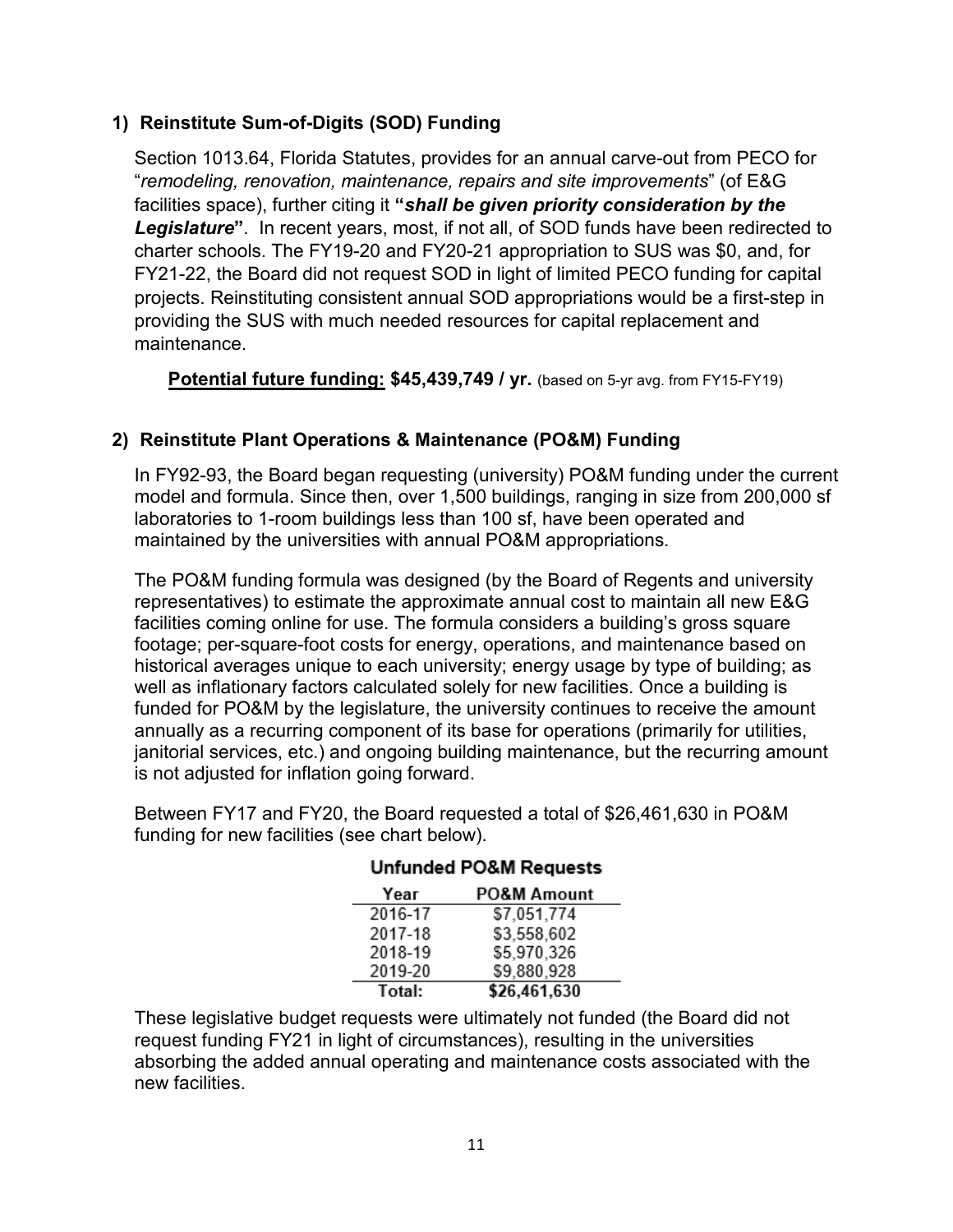It is important to note that the PO&M funding formula and model came into existence largely in response to a deferred maintenance crisis within the SUS in the 1980s.

**Potential future funding: \$26,461,630 / yr.** (prior unfunded requests), **plus \$ TBD** / **yr.** (based on new facilities coming online yearly)

## **3) Avoid "bonding" PECO**

PECO funds come from revenue generated by the gross receipts tax; 2.5% on gross receipts from the sale/delivery/transportation of gas fuels (excluding LP gas), or electricity to a retail consumer in Florida, as well as 2.52% on sellers of communication services (i.e. "land lines"). The gross receipts tax is a relatively stable, although slow growing, tax source, projected to generate roughly \$1.1B-\$1.2B annually over the next 10 years, as reflected in the chart below (per Revenue Estimating Conference, 8/3/2021):

|                                                                                                                                     | PUBLIC EDUCATION CAPITAL OUTLAY (PECO) ESTIMATING CONFERENCE<br><b>FORECAST SUMMARY BY FISCAL YEAR</b><br>(\$ Millions) |          |          |                |          |          |          |          |          |          |                                              |          |
|-------------------------------------------------------------------------------------------------------------------------------------|-------------------------------------------------------------------------------------------------------------------------|----------|----------|----------------|----------|----------|----------|----------|----------|----------|----------------------------------------------|----------|
|                                                                                                                                     | FY 19-20                                                                                                                | FY 20-21 | FY 21-22 | FY 22-23       | FY 23-24 | FY 24-25 | FY 25-26 |          |          |          | FY 26-27 FY 27-28 FY 28-29 FY 29-30 FY 30-31 |          |
| <b>Maximum Available</b><br>for Projects                                                                                            | 279.4                                                                                                                   | 333.6    | 243.7    | 386.5          | 465.8    | 549.0    | 680.4    | 727.6    | 772.4    | 814.8    | 852.2                                        | 886.2    |
| Projects funded from bonds                                                                                                          |                                                                                                                         |          | ٠        | $\overline{a}$ | ٠        |          |          |          |          |          |                                              |          |
| Projects funded from cash                                                                                                           | 279.4                                                                                                                   | 333.6    | 243.7    | 386.5          | 465.8    | 549.0    | 680.4    | 727.6    | 772.4    | 814.8    | 852.2                                        | 886.2    |
|                                                                                                                                     |                                                                                                                         |          |          |                |          |          |          |          |          |          |                                              |          |
| <b>Summary of Bond Issues</b><br>Bond Sale - current year authorization<br><b>Cost of Bond Issuance</b>                             |                                                                                                                         |          |          |                |          |          |          |          |          |          |                                              |          |
| Bond Proceeds (Net of Issuance Cost)<br>Bond Sale Proceeds - prior year authorization<br><b>Total Bonding Proceeds for Projects</b> |                                                                                                                         |          |          |                |          |          |          |          |          |          |                                              |          |
|                                                                                                                                     |                                                                                                                         |          |          |                |          |          |          |          |          |          |                                              |          |
| <b>Bond Interest Rate</b>                                                                                                           | 4.25%                                                                                                                   | 4.50%    | 3.25%    | 3.50%          | 3.50%    | 3.75%    | 4.00%    | 4.25%    | 4.25%    | 4.25%    | 4.25%                                        | 4.25%    |
| <b>Term of Bond Issue</b>                                                                                                           | 30 years                                                                                                                | 30 years | 30 years | 30 years       | 30 years | 30 years | 30 years | 30 years | 30 years | 30 years | 30 years                                     | 30 years |
| <b>Transfers to Sinking Fund</b>                                                                                                    | 826.1                                                                                                                   | 826.3    | 821.9    | 782.8          | 694.7    | 627.7    | 515.3    | 488.9    | 463.6    | 438.0    | 415.7                                        | 396.8    |
|                                                                                                                                     |                                                                                                                         |          |          |                |          |          |          |          |          |          |                                              |          |
| <b>Sources of Revenue</b>                                                                                                           |                                                                                                                         |          |          |                |          |          |          |          |          |          |                                              |          |
| <b>Gross Receipts Tax</b>                                                                                                           | 1,115.1                                                                                                                 | 1.109.4  | 1,135.7  | 1,148.3        | 1,157.0  | 1,167.9  | 1,181.1  | 1.194.7  | 1.208.4  | 1,222.3  | 1.236.4                                      | 1,250.5  |
| <b>Interest Earnings</b>                                                                                                            | 21.1                                                                                                                    | 9.5      | 0.8      | 1.5            | 4.6      | 9.8      | 15.7     | 22.9     | 28.6     | 31.6     | 32.6                                         | 33.6     |

PECO brings in over \$1 billion in revenue annually, which could potentially fund capital projects for education (SUS, as well as K-12 and Colleges, per statute); that is, if it was not already leveraged. Debt service (principal and interest) is over \$822 million per year, or 75% of total receipts, thus the majority of revenues never make it to education. If we can avoid further "mortgaging" of PECO revenues, the diminishing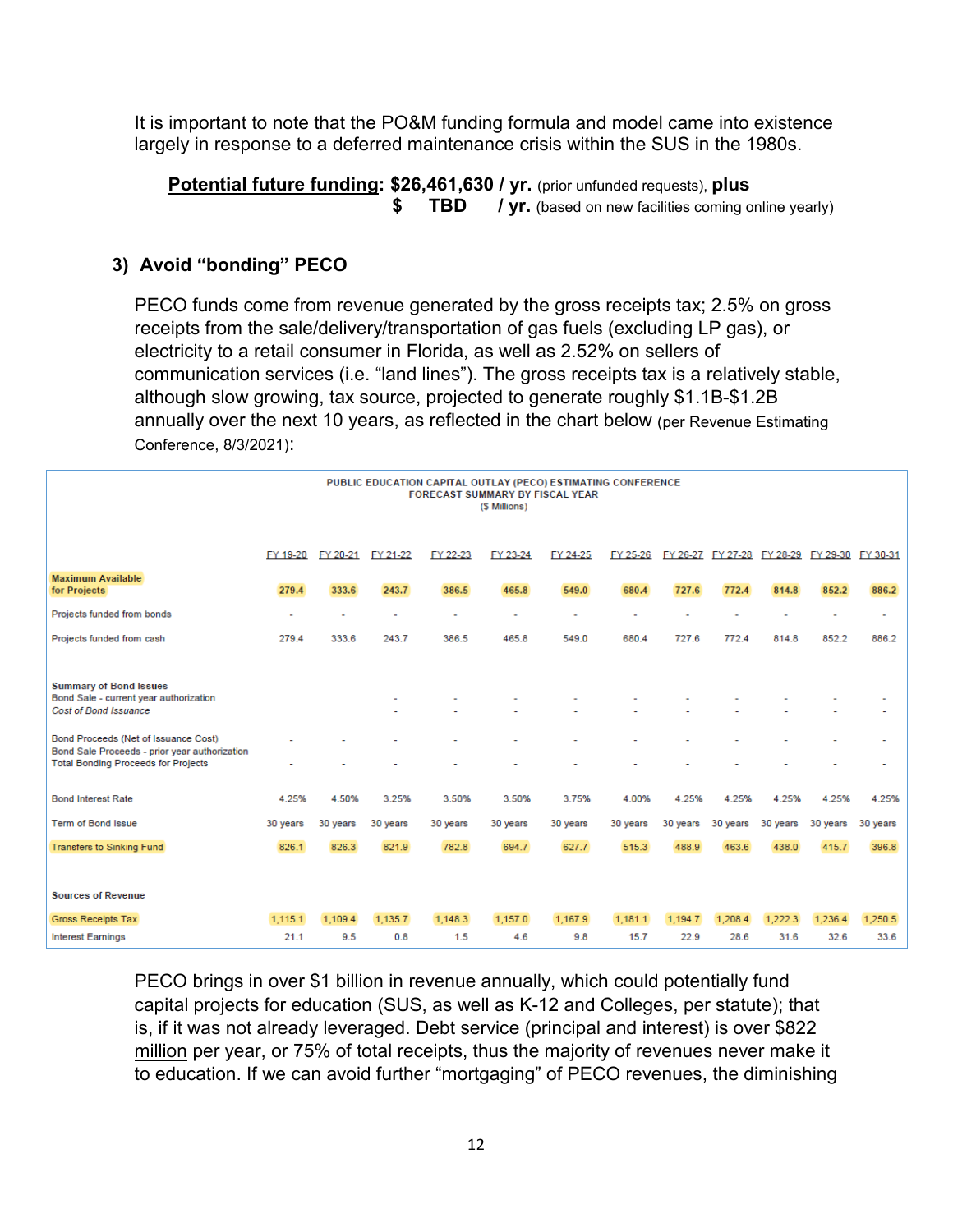debt service over the next 10 years (as reflected in the chart above) would, in theory, free-up significant resources for future capital needs.

#### **4) Consider increasing the (statutorily-required) 1% reserve on new projects, and establish governing parameters for the use and preservation of reserve balances.**

Section 1001.706(12)(c)1, F.S. states the following:

*(c) A new construction, remodeling, or renovation project that has not received an appropriation in a previous year shall not be considered for inclusion on the prioritized list required by s. 1013.64(4), unless:*

*1. A plan is provided to reserve funds in an escrow account, specific to the project, into which shall be deposited each year an amount of funds equal to 1 percent of the total value of the building for future maintenance;*

The above reflects the entirety of the statutory requirement regarding the reserve. If desired, Board regulation could provide governing parameters for specific reserves requirements (i.e. greater than 1%), as well as eligible funding sources and uses, to help ensure that reserves are preserved for future capital replacement/renewal needs.

## **5) Consider revising the current PECO project scoring methodology to place greater emphasis on renovation/remodeling over new construction projects.**

This is already accomplished, in part, with the current PECO scoring model, but further enhancement might be feasible. Importantly, renovation and remodeling projects typically address both deferred maintenance and deferred capital replacement. Regardless, increased Legislative commitment to PECO appropriations is required to make this strategy effective.

## **6) Process Enhancements:**

- **I. Definitions -** Formalize and further enhance the definitions for "deferred maintenance" and other relevant terms through their inclusion (and subsequent adoption) in new Board regulations. For example, they may be incorporated in proposed new regulation governing Educational Plant Surveys and (E&G) space needs determination methodology, pursuant to s. 1013.31(1)(c)4, F.S.
- **II. Workshops** Have workshop(s) with the universities, for the purpose of comparing ideas, discussing issues and developing ongoing best practices for the system.
- **III. Ongoing Monitoring** Each university should utilize an independent 3<sup>rd</sup>-party entity (e.g. Sightlines, ISES, etc.), when feasible, to provide annual analyses of current and/or projected needs.